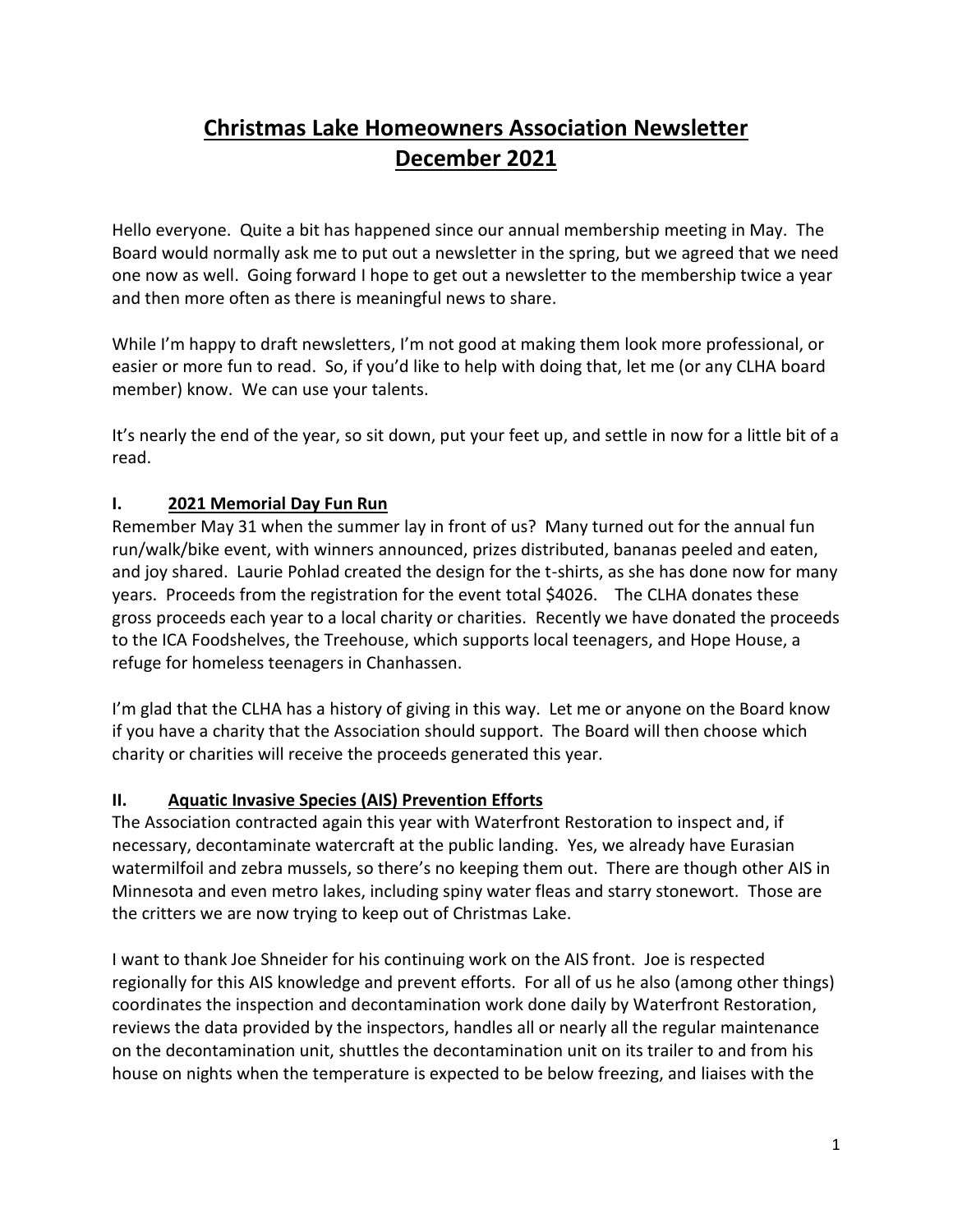City on issues involving the public landing. In other words, he makes it all work. He deserves our thanks and gratitude.

# **III. CLHA Budget**

Most of our budget goes towards funding our AIS prevention efforts. Over the last few years we more or less have been running a balanced budget. To make our budget balance though we have relied on financial support for our AIS efforts from the Minnehaha Creek Watershed District (MCWD), Hennepin County, and the City of Shorewood.

Unfortunately, the MCDW is ending its financial support after this summer, leaving us with a \$16,000 hole to fill each year. We continue to look at ways to be efficient with our spend at the public landing, and Waterfront Restoration has been a cooperative partner in that effort. We will need, though, also to look at ways to increase our income. That can be an increase in dues (which we are very reluctant to do), increasing the number of members (today and historically about 75% of lake residents are CLHA members), seeking additional support from the City of Shorewood, Hennepin County and other sources, running a capital campaign as we did a few years ago, or, most likely, some combination of these.

This is an important issue for the Board. You will hear more about it.

# **IV. And the Survey Says….**

Thank you to everyone (and that's a lot of you) who responded to our first CLHA lake residents survey. No, wait, first thanks to those who were key in putting it together, getting it out to everyone, and tabulating the results. That means, among others, Tom Hayes, Gregg Elliot, Kris Hayes, and Harley Feldman. Their efforts created a meaningful survey, allowed us to gather far more responses than anticipated, and help us drill down into the results.

We received over 130 responses. This is extraordinary as there are only about 140 homes on the lake. We obviously did not limit responses to one per household. This was intentional. The response was nonetheless wonderful.

What did the survey results say? I can't adequately summarize it in this newsletter. We will work on getting out a separate summary to members. In the meantime, here are the areas that the survey told us are the most important to you.

- 1. Boating Safety. This includes both boating practices and general lake use etiquette. We can't control the practices of visitors to the lake, but we can work on improving our own practices that make the lake a safer and more enjoyable place. I think a lot of this is rooted in common courtesy and common sense.
- 2. Aquatic Invasive Species Control. Our efforts of course are focused on inspecting and, where appropriate, decontaminating incoming watercraft to prevent the introduction of new AIS.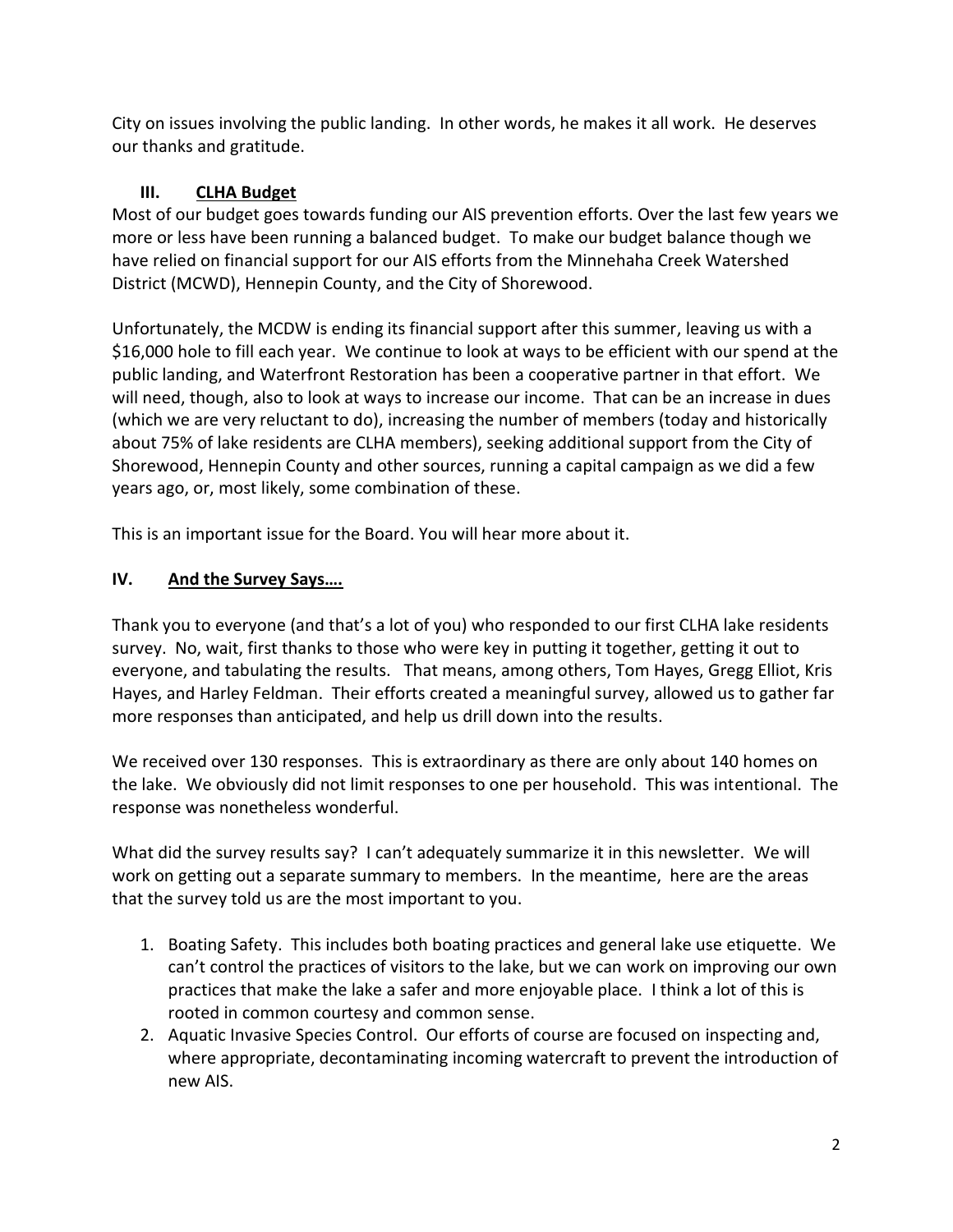- 3. Lake Stewardship. People wanted more guidance on how we can be better stewards of the lake. This reflects, I believe, an unselfishness by our residents when it comes to the lake. That's refreshing.
- 4. Controlling Boat Traffic. This is related to boating safety generally. The Association together with the City of Shorewood are already taking steps to address this issue. Read more about that in Section IX below.

I'm also pleased to note that most responses approved of the work being done by the Board. That is heartening to hear, especially as we have some challenges in front of us. I'm also glad that we have 11 board members. That means many viewpoints, skills, experiences and resources on which the Board can draw. Thank you for your support, and please feel free to reach out to us at any time with your comments. We are always happy to hear from our members.

As this is our first survey in, well, at least my memory, we do intend to follow it up with another survey; probably one every two or three years. That will show us how we are moving directionally on matters of importance to our members, and perhaps give us a better view on why some residents are not members.

Finally, this is an opportunity for you to get involved with the CLHA. The Board is going to set up one or more committees to report to the Board on what we should do to take action on these survey results**. If you would like to participate let me or any Board member know.** Thank you!

# **V. Dock and Lift Installation and Removal**

Roger Norberg, as you all know, again led the dock and lift installation and take-out this boating season, with some help from other board members including Joe Shneider and Paul Cossette. This is a time consuming and thankless task. Roger and the CLHA nonetheless takes it on as part of its overall AIS prevention efforts. Remember, these service providers have boats and barges that move quickly from lake to lake in the area, including of course Lake Minnetonka. Many service providers say that they decontaminate their equipment before entering another lake, but if they do so we are concerned that they do so quickly, not thoroughly, and thus are potentially carriers of significant AIS such as spiny water fleas and starry stonewort, both of which are in metro lakes (but not Christmas Lake).

Roger worked with four service providers this fall:

- Lakeshore Equipment Co.
- Hallin Boat Lifts & Dock
- Waterfront Solutions
- Mike Shaffer

These providers work with us so that we can meet them at the landing and decontaminate their barges before the enter Christmas Lake. We let Mike Schaffer use the ski toon to move a crew around to handle docks and lifts manually – the old-fashioned way – so this crew does not pose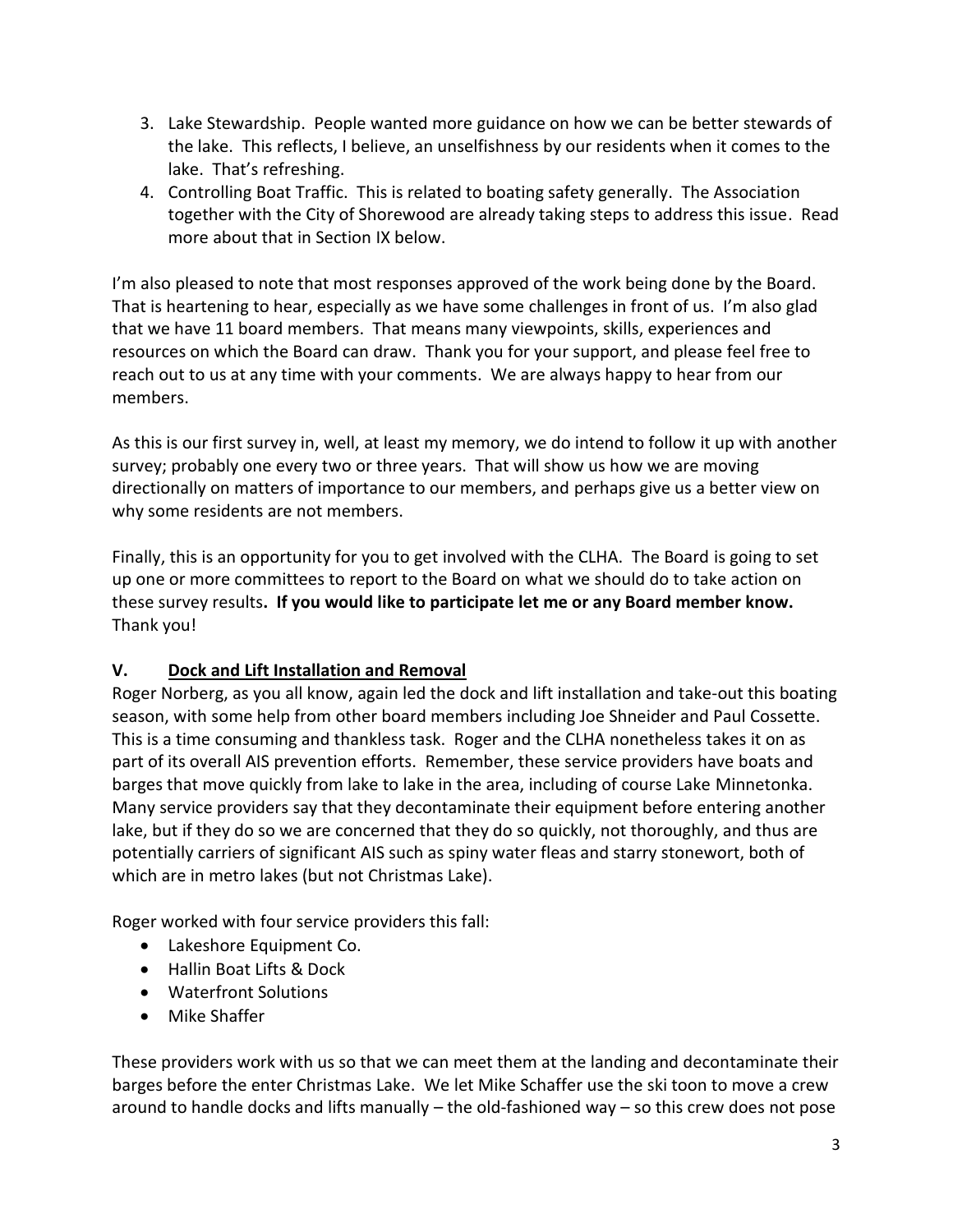any AIS risk. The service providers also benefit from our program as Roger has set this up so that they have one point of contact for all the docks and lifts they service, higher productivity as they realize more work per launch, consolidation of billings, and faster payment. We see this as a win for CLHA members, the service providers, and of course the lake.

We are aware of some other companies that service docks and/or lifts on the lake who do not work with us. They show up without notice, launch without notice, and are not decontaminated. The companies that we know of that refuse to work with our AIS contamination prevention program include:

- Great Northern
- RecTec

We don't have the authority to tell lake residents who to use. We do ask you, or better said we implore you, NOT to use those service providers who refuse to work with us. It just takes one rogue service provider to come in with a contaminated barge to ruin all the work and money we have put into our AIS prevention efforts and this program.

Of course (as Roger has mentioned in his emails several times) if your service provider accesses your dock and/or lift by land to install or remove them without a barge or boat, then they do not pose an AIS risk. If this is how you manage your dock and lift and you are happy with their work there is no need for you to coordinate with Roger.

### **VI. Morehouse Motorsports in New Germany, MN**

The Association normally does not promote any business, and we do not intend to generally allow businesses to promote themselves in these newsletters or our website. We have received a proposal from a business in New Germany, however, that could both benefit CLHA members, as well as the Association and its efforts to protect Christmas Lake from AIS.

The business is Morehouse Motorsports in New Germany. Several CLHA members have been using Morehouse Motorsport to winterize and store their watercraft during the winter. Ethan Morehouse, the owner, approached Joe Shneider and I with a proposal. Ethan agreed to provide the CLHA with a trailer at no cost that can handle both typical pontoons with two pontoons, and the increasingly popular "tri-toons." We can keep this trailer at the public landing and use it to launch and take-out pontoons of lake residents that do not have their own trailer. This eliminates the possibility that a marina or other third party would use its trailer to launch or take out these pontoons. Third party trailers are likely to have been in other lakes and therefore may be vehicles to spread AIS.

For the last several years Doug and Sheila Punke have allowed the Association to store their pontoon trailer at the public landing and use it for this purpose (thank you!). It has therefore received a lot of use, and it can only handle tradition 2-pontoon pontoons. By working with Morehouse we free up the Punke trailer.

Morehouse Watersports also has agreed to: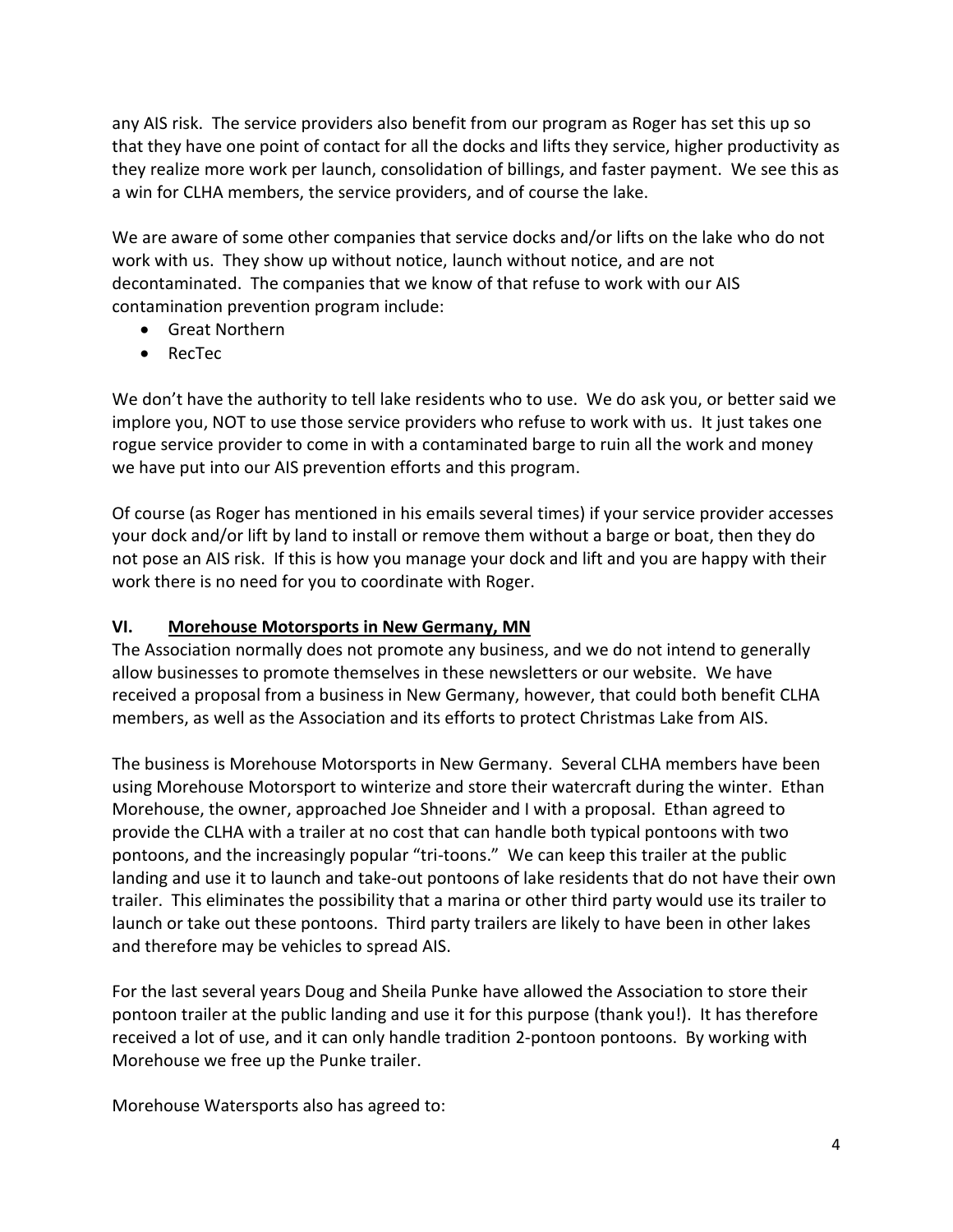- Give CLHA members special pricing on winterizing, storage and maintenance work of watercraft
- Store our AIS decontamination unit at their location in New Germany for free
- Store the infamous ski-toon at the New Germany location for free. The ski-toon is typically the last watercraft off the lake in the fall as it is used to help with dock and lift removal.

The board has decided to take Morehouse Motorsports up on its offer to provide a pontoon trailer and feels that its offer to winterize and store watercraft may be attractive to members. If you are interested in working with Morehouse Motorsports please feel free to give Ethan Morehouse a call at 507-491-6217 and mention that you are a Christmas Lake Homeowners Association member.

# **VII. Future "Open" Board Meetings**

Our winter board meeting last year was open to members to listen in. We hoped this would create some more engagement with the Association and perhaps some members to run for a seat on the board. Those who listened in responded positively to the opportunity to listen in on the meeting, so the board decided to allow members to listen on this winter's board meeting as well. The date is not yet set but think February 2022.

The board is open to member input at any time. Further, if a member wants to speak or present at a board meeting, please let me or any other board member know reasonably well in advance. We want to encourage member participation in the Association so I expect that if you ask for some time on the agenda you will get it.

Finally, the Board posts the minutes of all board meetings on the CLHA website promptly after it approves them, which almost always occurs at the following Board meeting.

# **VIII. Proposed Changes to Our By Laws**

We didn't receive a lot of feedback to the proposed changes to the bylaws, but the feedback we did receive was candid, thoughtful and helpful. The board thanks everyone who read through the proposed changes, and even more those who provided their comments.

The Board has considered all the comments and as a result has agreed to make some amendments to the proposed changes. These amendments include adding some reasonable controls over the roles of board members and Association officers, and not allowing member or board meetings to continue conducting business if during the meeting a quorum is lost. This newsletter is already long I'll address these amendments and next steps in more detail in a separate newsletter.

# **IX. Chanhassen and Shorewood Projects**

We have been working with both cities recently on projects that, I'm happy to report, are making progress. If you get a chance, do thank the managers and administrators of the city in which you live for their time, attention and responsiveness to these projects.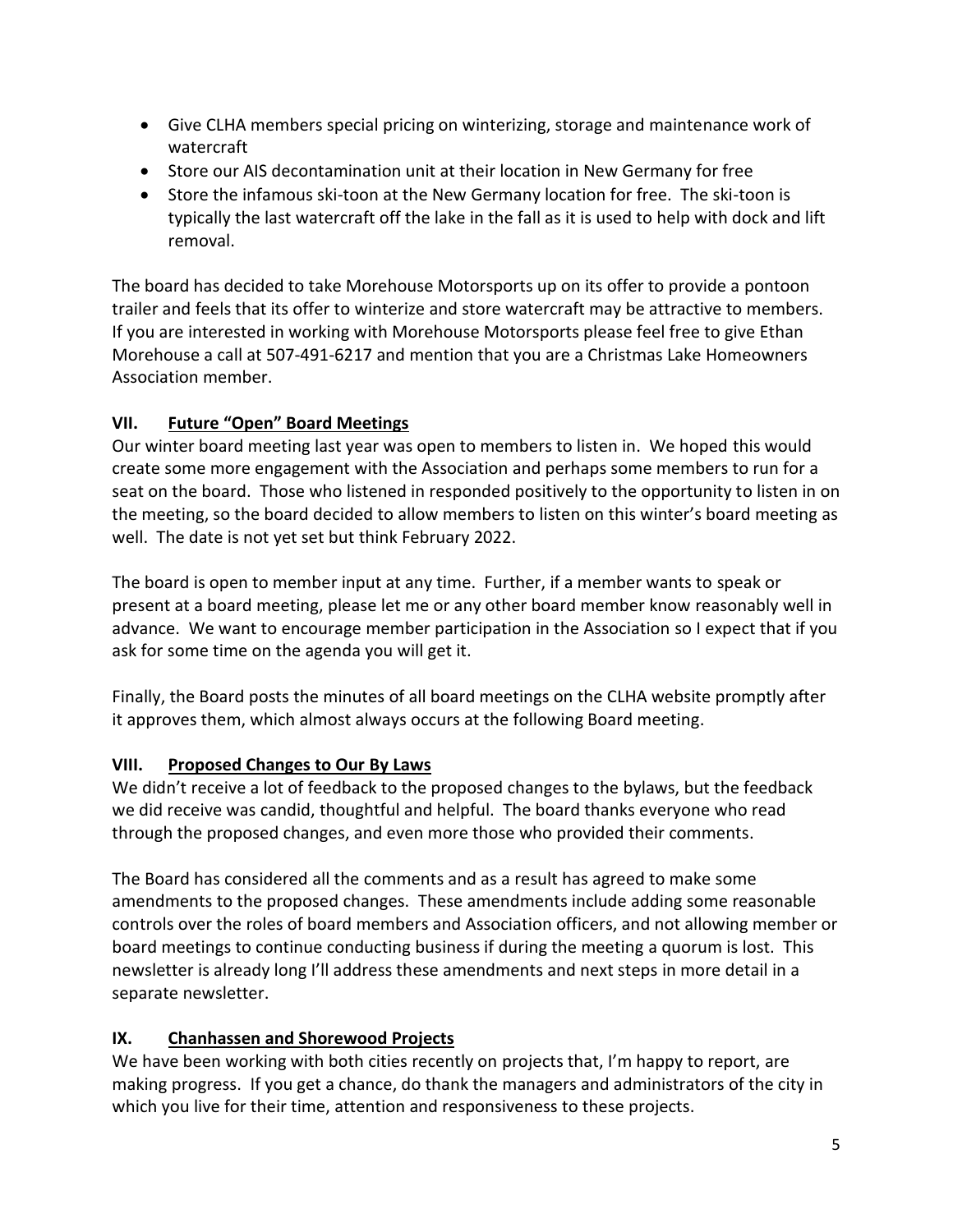### 1. Chanhassen

A creek of sorts runs from the Curry Creek Farms subdivision on the west side of Power Blvd through a ravine in some woods, and directly into Christmas Lake at the south end of the lake. There is significant erosion in the ravine area, with soil washing into the creek, exposing tree roots, and is working its way down close to a sewer line that runs through this wooded area. Over the years the creek has deposited a significant amount of sediment in the lake creating a delta area that extends into the lake 40 to 50 feet. As the creek carries water from the Curry Creek Farms area and significant soil from the wooded area, we believe that this creek is likely the single largest point source of pollution (including fertilizer runoff) into Christmas Lake.

Roughly 20 years ago the Association tried to work together with the City of Chanhassen to control this flow of water and sediment into the lake, but was unsuccessful for a number of reasons, including the refusal of a key landowner to allow the City access to the ravine. The Association and some affected and interested homeowners on the south end of the lake have been continuing to press this issue with the City of Chanhassen, and it now appears that we have their attention and support, and that the landowner issue is workable. In particular the City's Mayor, Elise Ryan, and its Director of Public Works, Charlie Howley, have personally toured the ravine with Joe Shneider, me and some of the homeowners there.

I'm please to state that the City now lists this project as one of its water resources/water quality improvement projects. It calls the project the Cranes Vineyard Ravine Stabilization Project. The City's description and timeline for the project is available [here](https://ci.chanhassen.mn.us/1728/Cranes-Vineyard-Ravine-Stabilization-Pro) on the City of Chanhassen website.

The CLHA Board has indicated that it would provide some funds, in an amount to be determined, to assist with the cost of completing this project. The Board took this step given the significant concern about sediment and pollutants entering the lake from this creek, and with the view that this is a window of opportunity to address this problem we have not seen before and may not see again many years. I'm hoping that with the significant economic stimulus and infrastructure funds being received by or soon allocated to local governments they will not need our financial support. We, however, did not want the project to be ignored or delayed for lack of our willingness to do so.

There are 3 or 4 homes on the south end of the lake that have easement rights to Christmas Lake over what used to be land alongside the creek, but which is no more as the creek as eroded the land away. If this project is successful, they may regain access over their easement and the Association will then likely gain several strong members. The main drivers for the Association, however, is stopping the sediment and other pollutants entering the lake from the creek and protecting the sewer line that goes under the creek from becoming exposed due to the continuing erosion.

# 2. Shorewood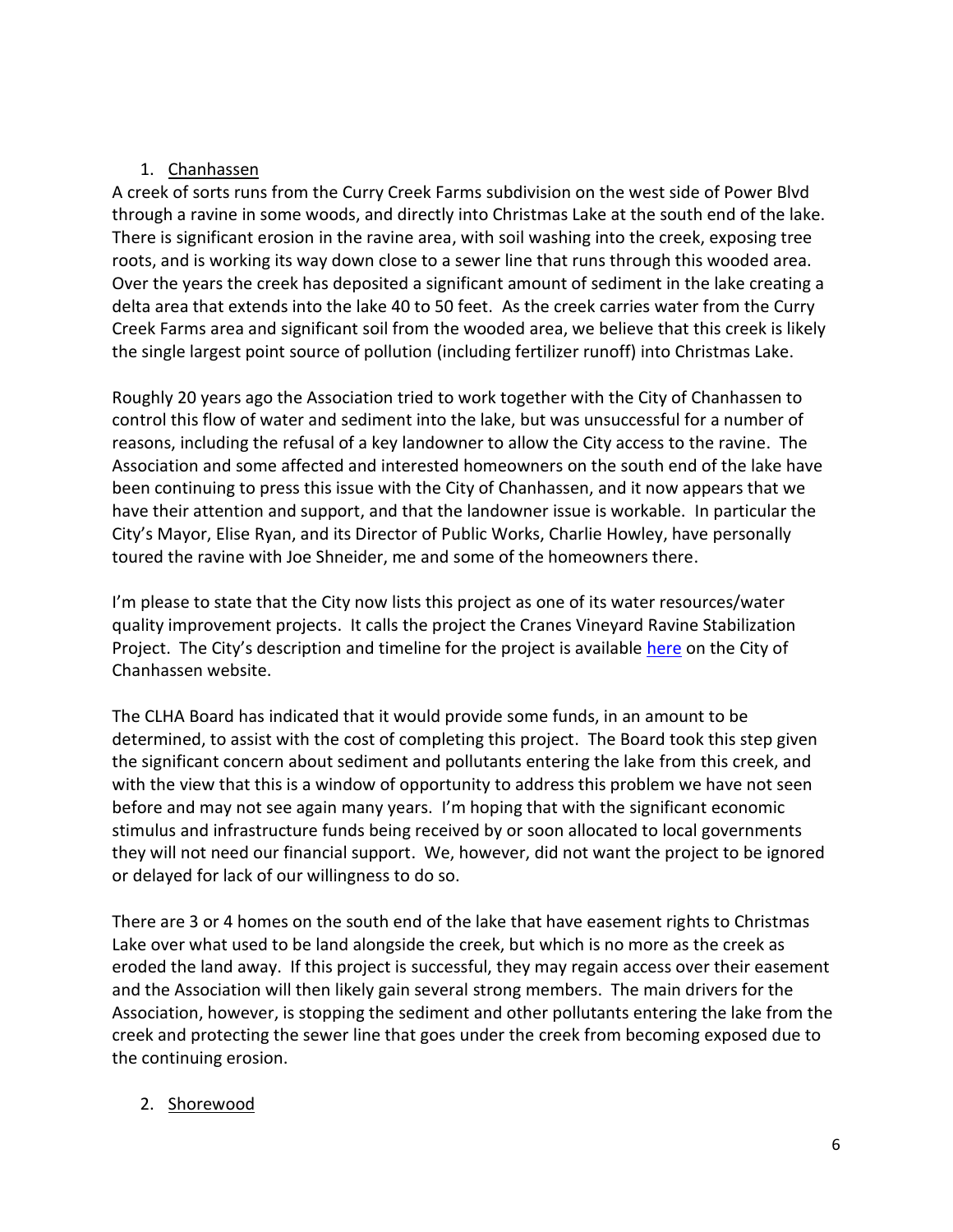### A. Variance for Repositioning the AIS Decontamination Equipment

The Shorewood City Council recently approved a variance request by the City's Public Works Department to build a pad on one of the "islands" of trees in the public landing. We will put the decontamination unit, which is on a trailer, on that pad. This will position it better for decontaminating watercraft, and also free up a parking space for lake users.

We are also supporting a related effort by the City to only allow watercraft to launch from the public landing if there is a parking spot then available to them to park their vehicle and trailer, or just vehicle for those that are not pulling trailers. To put this in place the City will need to pass a new ordinance. The City managers and the City Attorney are looking at this ordinance now. The present City Attorney supports the ordinance, but the City is taking on a new City Attorney on January 1, 2022. We hope that new City Attorney views it the same way.

The Association supports this move by the City as there is a real concern that on high use days in the summer the lake is so crowded that it is unsafe. Many of those launching on high use days end up parking at the nearby churches or on the north side of highway 7 and walking back to the lake, which means that the number of watercraft on our lake far exceeds the parking capacity of the landing.

We had a bad accident in 2020 on a high use day, which easily could have been much worse. Given the clarity of the water in the lake we also get a large diversity of users, including swimmers and paddlers. Christmas Lake has only about 200 acres of true recreational water (excluding the area of bays where boating and swimming is difficult) and cannot safely handle unlimited traffic.

Note that this limitation on the ability to launch would apply to lake residents, even if they would be immediately taking their trailer to their home. Note as well that the reason we would be able to enforce this limitation on the ability to launch watercraft is that we already have inspectors at the landing during most of the hours that the public landing is open. As planned, these inspectors will have the ability to lower the arm on the existing gate at the landing when all parking spots are full, and only open it when a space become available. Without this presence this would be just another ordinance that is essentially unenforceable. I mention this because the cost of the inspectors is by far and away the single largest item in the CLHA budget. Now, if this ordinance passes, not only will this spend protect against the introduction of new AIS, but it will also help us maintain a safer lake for all users.

### B. Boat Ramp Maintenance

I'm sure you noticed that compared to the last several years the water level of Christmas Lake was several inches lower for most of this summer. You therefore also may have noticed that there is a significant depression just off the deep end of the concrete pads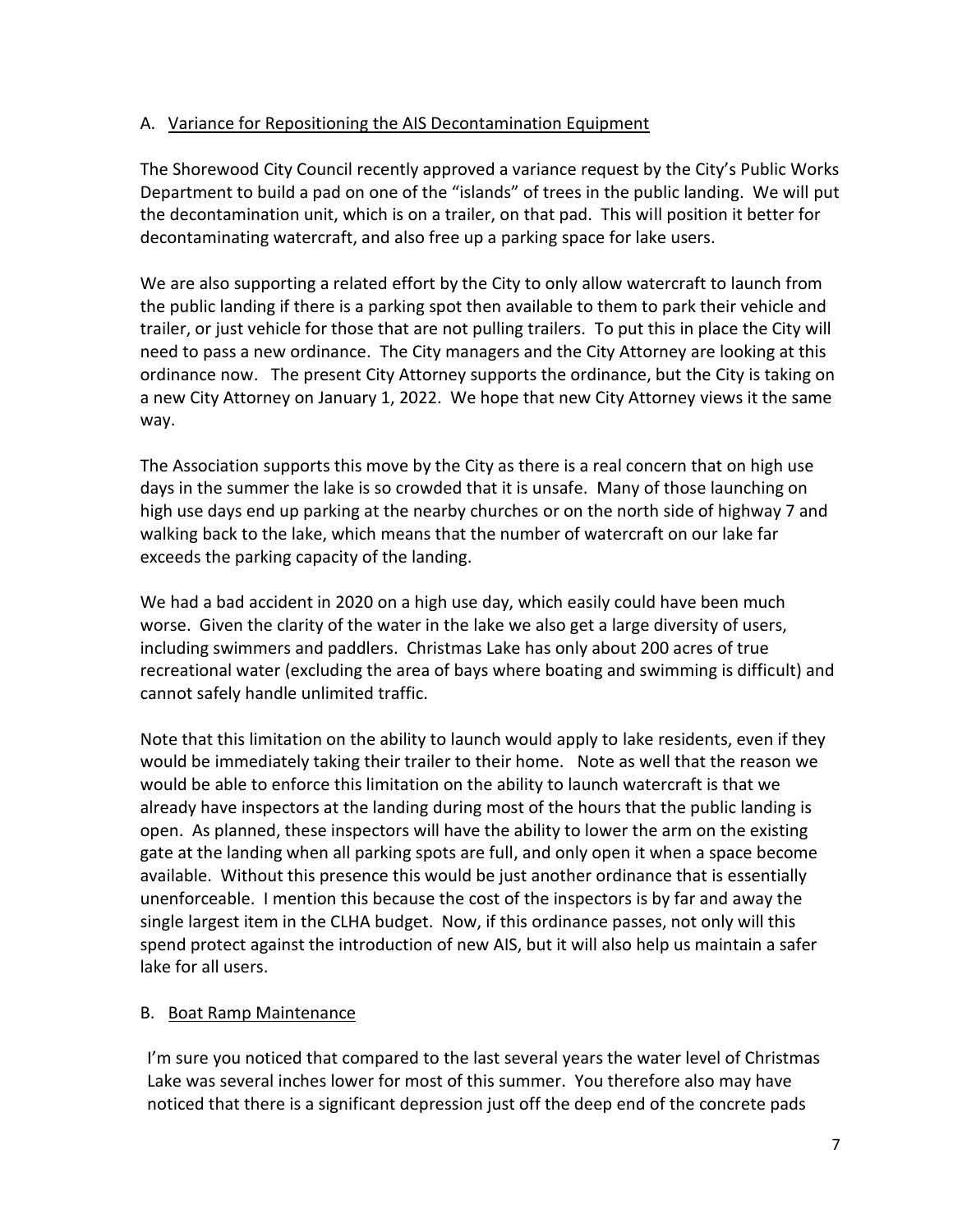which drive our trailers down to launch boats at the public landing. This is typical of boat launch sites at lakes throughout the state. It is caused by boaters using their motors to push and pull boats on and off trailers.

At least one trailer was significantly damaged this fall when its tires dropped off the deep end of the ramp into the depression. The Association asked the City if additional rock can be deposited into the depression. The City responded quickly and requested a permit from the DNR (which it must do) to fill in the depression. Unfortunately the DNR normally takes about 3 months to consider these permits, so no work could be done this fall. The City, however, has told us that if the DNR approves its permit application it will be filling in the depression in the spring, and with rock that is less susceptible to prop wash.

### **X. Snow Groomer**

Few lake amenities get as much use as the groomed track around the lake in the winter. The existing roller groomer performed well for years but was falling apart. Steve Midthun therefore took the lead to find and order a new roller groomer. The new groomer will also be pulled behind a snowmobile – likely again Steve's machine – but will leave both a multipurpose track and two grooves for classic cross-country skiing. When you use the track please minimize your impact, and if you are out with your dogs please pick up after them as much as you can. We all know where the animal waste goes when the ice melts.

### **XI. Other Potential Initiatives**

### A. Social Media Presence.

The CLHA has a Facebook page. It is not often used, and my guess is that many members don't know it exists. We are not present on Instagram. Maybe that's a good thing. In any event, the Board would like to look at improving our social media presence with the goal of creating a space where members can share photos and memories of the time on or around the lake. We do not want to create another "Next Door" type app. The idea, if we can make it work, is to have social media serve as a way for members develop a lake-based community of which they feel a part. It would probably require some promotion and some moderation.

**If you have the experience of skills to help us look into this, or to help moderate what gets created (if anything), let me or any of the Board members know**. We'd love to see if it makes sense for us to try to create a positive social media presence focused on our members as the users.

### B. CLHA Mission Statement.

The CLHA doesn't have one. The Association has done fine without one for many years now, but the lack of a mission statement does make it difficult to tell people, including lake residents who are not members, who we are and what we do. A mission statement can also help explain who we are to potential funding sources and guide us in deciding how we employ our financial and human resources.